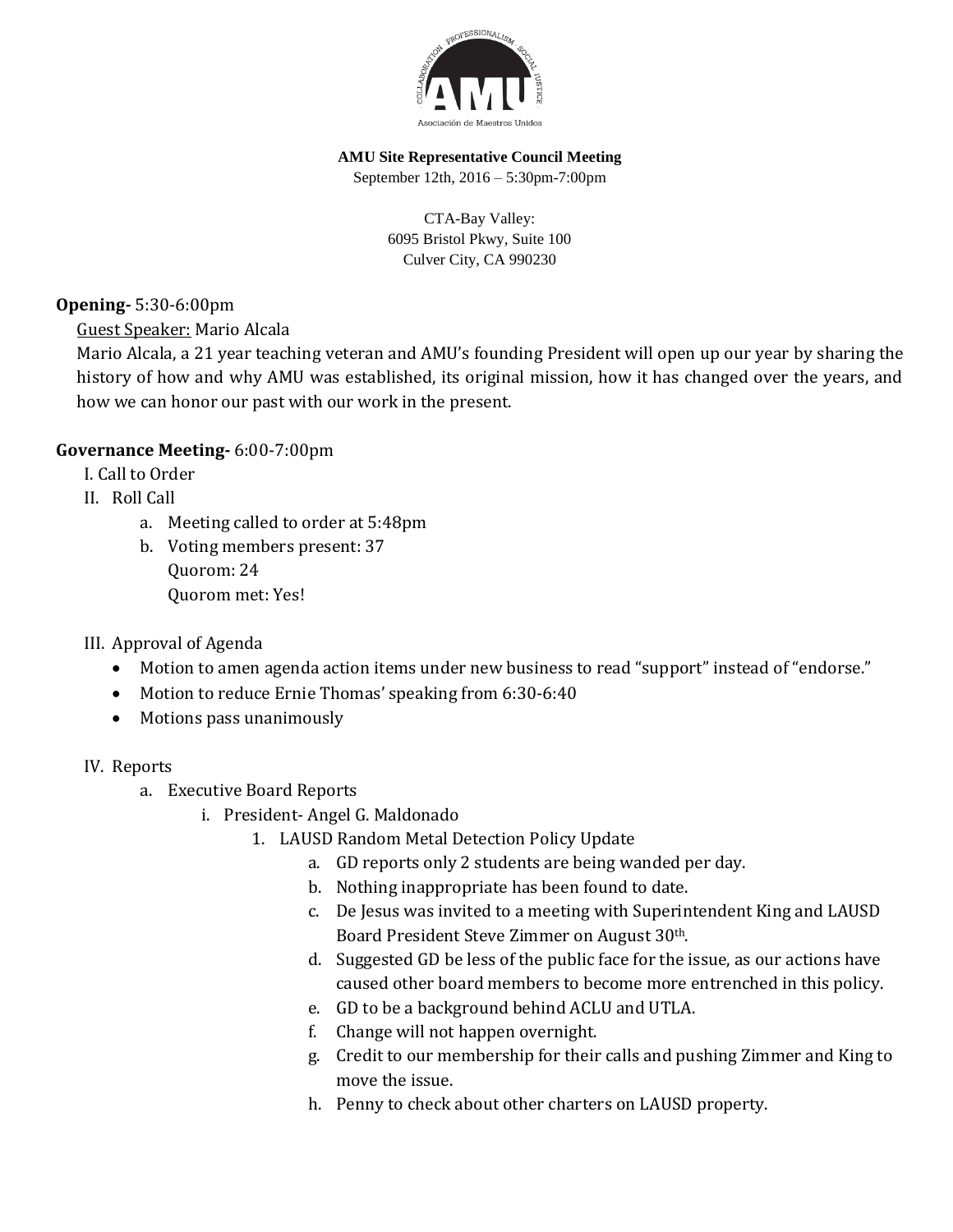- 2. AMU Communication Platforms Update
	- a. New website, Instagram, new format for newsletter
	- b. Rep bios needed! Please send a photo and a bio so we can all be represented on website
	- c. The Advocate, resurrecting the work for Amy Cox. Did You Knows to be a part of newsletter. Each site will be have a spotlight once a month.
	- d. SAC information under parent resources
	- e.
- 3. Salary Appeal Victory
- ii. Vice-President- Danielle Berger
	- a. Homeboy 5k Event
	- b. Fliers made by Maldonado, soft copies will be emailed
	- c. Saturday, October 22, 8 am.
	- d. Entrance fee is \$50, team AMU
- iii. Treasurer- Danielle Parker
	- 1. 2016-2017 Budget
		- a. Action item: Motion to approve the 2016-2017 AMU budget as recommended by the Budget Committee?
		- b. Motion to extend meeting until 7:30
		- c. Call the question at 7:22, 4 opposed, motion carries
		- d. 26 in favor, 3 opposed, 0 abstentions. Motion passes.

## V. Special Program

a. Ernie Thomas, GDPS Controller (6:30-6:50)

Ernie Thomas will present on GDPS's rationale for paying stipends and regular member salary in one check, as well as host a  $Q & A/hear$  concerns on the subject.

- a. FAQs to be answered
- b. Workday best practice uses earnings on one check
- c. 2887 paid in the 2015-2016 SY
- d. 200 stipends over \$1350
- e. Motion to extend meeting until 7:15, passes unanimously
- f. Concerns around lack of communication
- g. Issues around Workday in general
- h. Confusion around stipends and titles
- i. What protocols to prevent from future mishaps?
- j. Get STRs proportions out to members.
- k. Email Ernie if your members need to have 401k deductions manually added in
- l.

# VI. Unfinished Business- NONE

VII.New Business

- a. Motion to endorse Proposition 55
	- i. Motion to support Proposition 55
	- ii. Motion carries unanimously
- b. Motion to endorse the Build Better LA Initiative
	- i. Motion to extend meeting 5 minutes, new end time 7:30
	- ii. Motion carries